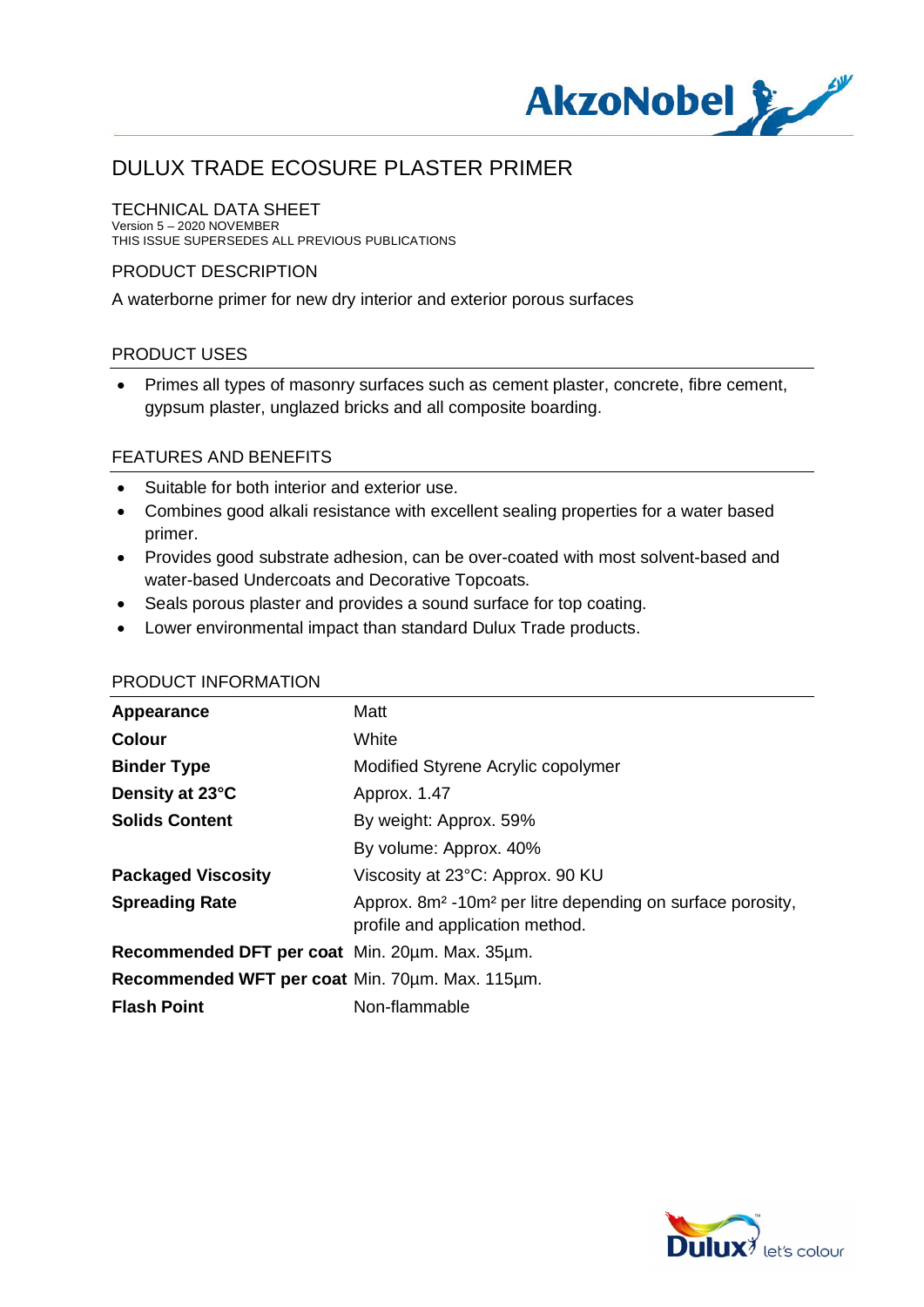

# APPLICATION INFORMATION

| Mixing                | Stir until homogeneous with a flat paddle.                                                                                                                                                          |
|-----------------------|-----------------------------------------------------------------------------------------------------------------------------------------------------------------------------------------------------|
| Surface conditions    | Surface Temperature between 10 - 35°C. Relative Humidity<br>between 10 - 85 % OR 2°C above dew point minimum.                                                                                       |
| Application methods   | Brush, roller or spray application                                                                                                                                                                  |
| <b>Thinner</b>        | Thinning not recommended. Ready for use after thorough<br>stirring. Water if required for spraying to maximum of 5 -<br>10% of product volume.                                                      |
| <b>Drying Time</b>    | Touch dry 1 hour at 23°C.                                                                                                                                                                           |
| <b>Recoating Time</b> | 4 hours at 23°C (Drying times will be extended during cold,<br>wet or humid conditions.)                                                                                                            |
| Cleaning of equipment | After use, remove as much product as possible, and then<br>clean immediately with water.                                                                                                            |
| <b>Substrates</b>     | Suitable for cement plaster, gypsum plaster, concrete, fibre<br>cement, unglazed bricks and various composite boards.                                                                               |
| Precautions:          | Do not apply during cold (below 10°C) or wet weather.                                                                                                                                               |
|                       | Not suitable as a primer for metal surfaces.                                                                                                                                                        |
|                       | Not suitable for direct application to powdery or friable<br>surfaces whether previously painted or not.                                                                                            |
|                       | Not suitable for application to non-porous substrates.                                                                                                                                              |
|                       | Not designed to withstand natural weathering. It should be<br>over coated within 48 hours. If left uncoated for extended<br>periods, sanding will be required before application of the<br>topcoat. |
| <b>Coats Required</b> | New work 1 coat, a 2 <sup>nd</sup> coat may be required on very<br>absorbent surfaces                                                                                                               |
| <b>Top Coating</b>    | Can be over coated with most Dulux decorative finishes.                                                                                                                                             |

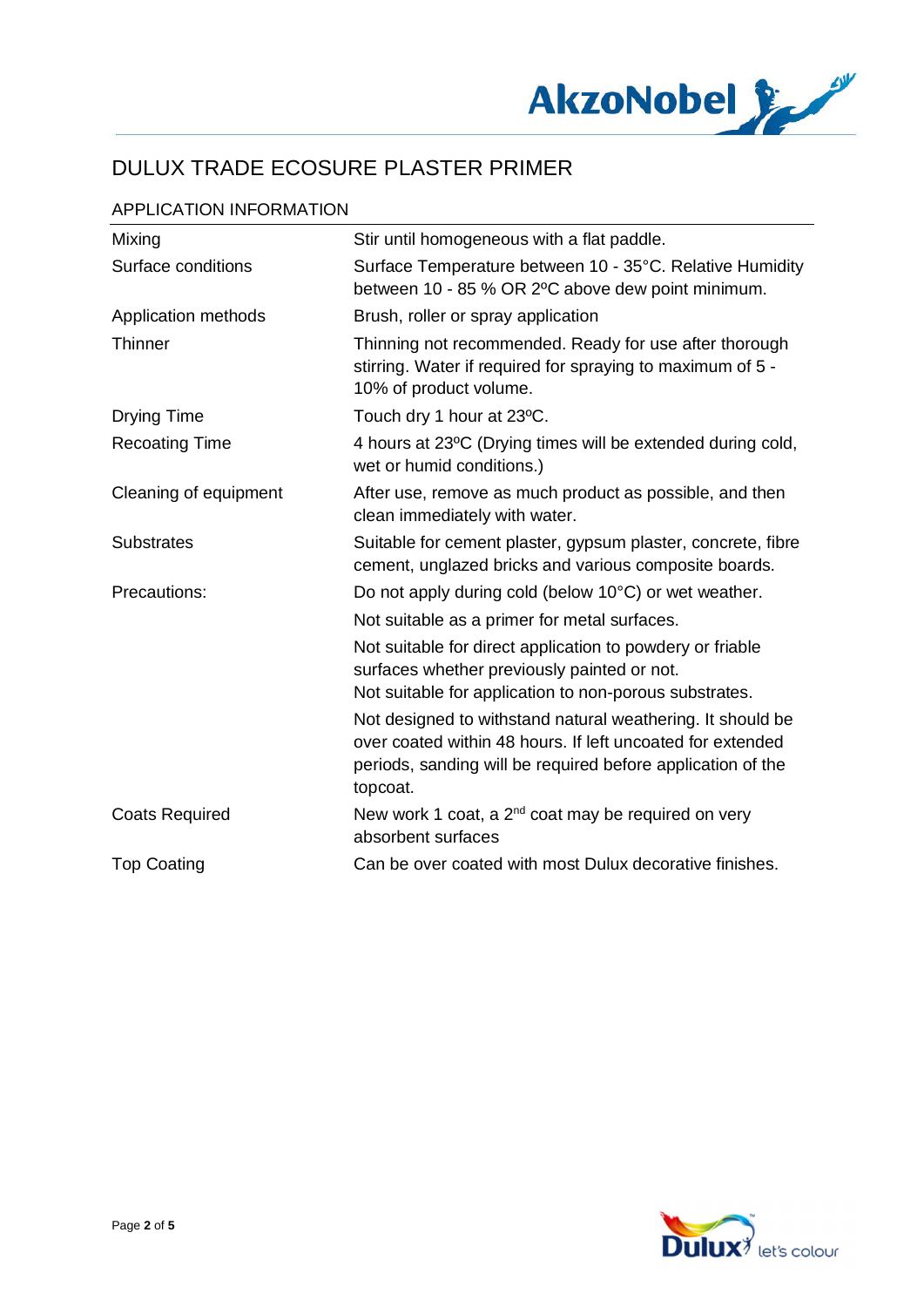

# SURFACE PREPARATION

Plaster sand should comply with SABS 1090 requirements. Plaster mix must be applied at a minimum thickness of 10mm, curing to a hard and sound finish, free of soft and friable material. MPA strength must comply with SABS 0164-1 (10MPA=2, 6:1 and 5MPA=4:1).

Ensure that surfaces are sound and free from dust, oil, grease, dirt, and debris. Remove whatever powdery residues can be brushed off with a stiff brush. Surfaces must be thoroughly dry - no more than 12% moisture content.

## NEW SURFACES

## **Cement Plaster (non-friable), Composite Boards, Fibre Cement and Unglazed Bricks**

- · Fresh plaster should be allowed one week drying for every 5mm thickness; and longer in cold or damp weather.
- · Remove any loose particles and laitance by most suitable means. Soft, under bound, friable surface including pointing mortar need to be removed and repaired to a sound condition.
- · For very absorbent surfaces more than one coat **Dulux Trade Ecosure Plaster Primer** could be required to achieve correct binding and sealing properties.

### **Gypsum Plaster - Interior**

- · Newly applied Gypsum Plaster can present variable surface finishes based on the application method, the quality and type of gypsum plaster used. This can present variability in the finish of the applied gypsum in terms of surface hardness, texture and porosity. This may require added attention during priming.
- · Ensure the gypsum plaster is sound, non-friable, applied and cured as per the manufacturer's specifications.
- · After wiping down the gypsum plaster, no chalky powder should remain on the surface.
- · If the gypsum is sound, apply a single coat **Dulux Trade Ecosure Plaster Primer.**
- As gypsum plaster is a very porous surface, adsorption of the plaster primer may occur. To test for this, wipe a black cloth over the dried **Dulux Trade Ecosure Plaster Primer** to test its integrity. If a white residue is found on the back of the cloth, apply 1 to 2 further coats of **Dulux Trade Ecosure Plaster Primer** to achieve the correct binding and sealing properties.

### **Concrete**

· Remove any uncured cement, grease, and mould- release agents by high-pressure water blast, or wash with a strong solution of **Dulux Pre-Paint Sugar Soap**. Rinse off thoroughly with clean water and allow drying.

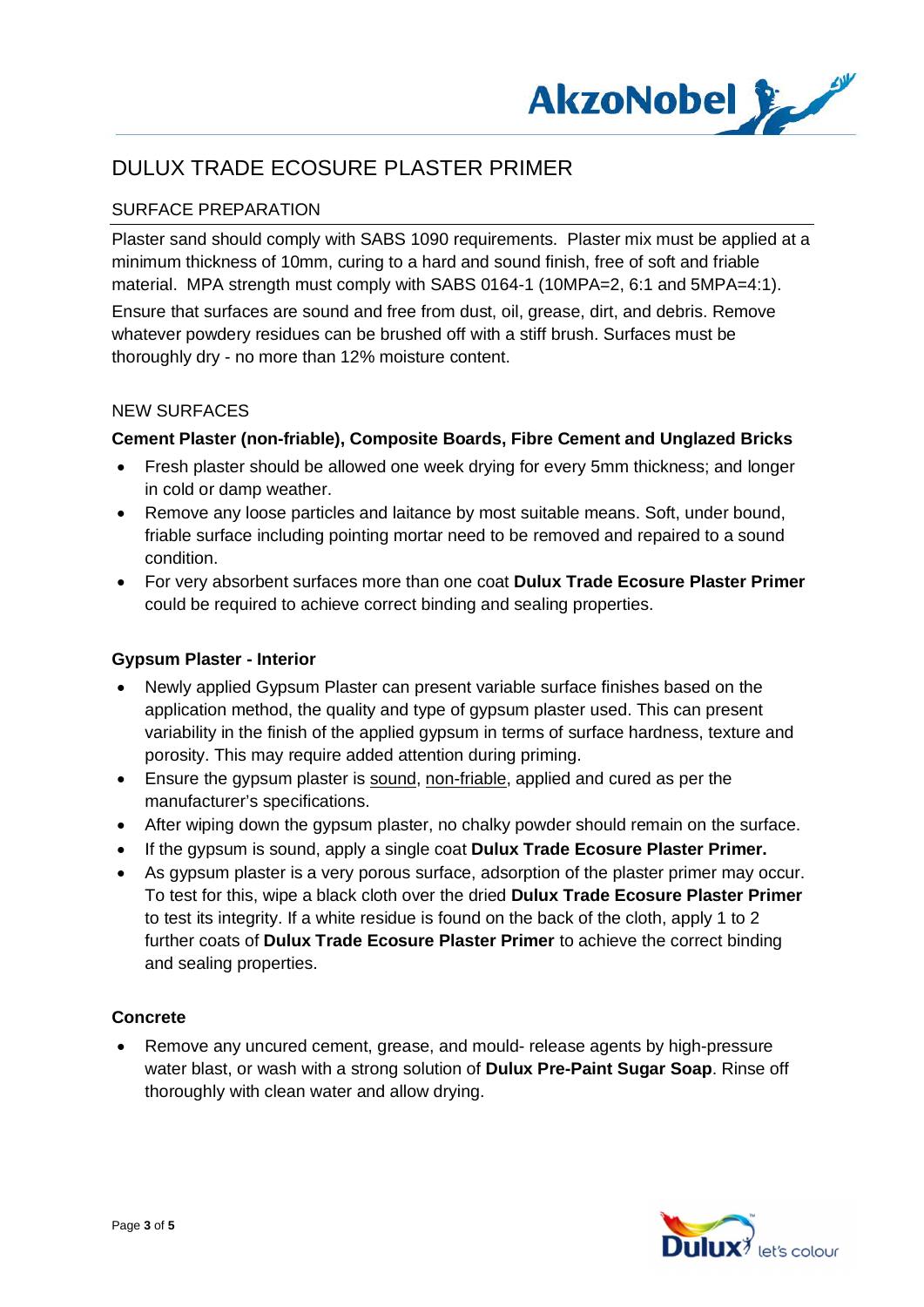

# SURFACE PREPARATION

# PREVIOUSLY PAINTED SURFACES

## **Old Paint in Poor Condition**

- · Completely remove all loose and flaking paint.
- · Remove oil, grease dirt or any other contaminants with **Dulux Pre-Paint Sugar Soap**/water solution and allow drying.
- · Friable surfaces including soft pointing mortar must be removed and repaired.
- · Chalked surfaces must be thoroughly brushed or prepared with high pressure water cleaning. NOTE: **Dulux Bonding Liquid**, which is un-pigmented, is preferred as alternative to **Dulux Trade Ecosure Plaster Primer** for correctly prepared chalky surfaces (non-friable) as it has the ability to penetrate further into the surface.
- · Mould instructions. To kill lichen and algae growth, scrub with one of the following solutions: either 4:1 water/chlorine, or 4:1 water/sodium hypochlorite. Ensure that the areas are completely saturated, and allow the solution to react for a minimum of 4 hours. Rinse the complete surface thoroughly with clean water and allow drying.
- · Prime all exposed areas. For very absorbent surfaces more than one coat **Dulux Trade Ecosure Plaster Primer** could be required to achieve correct binding and sealing properties.

### FILLING

· Fill all imperfections with the appropriate **Dulux Pre-Paint** filler and spot prime filled areas with **Dulux Trade Ecosure Plaster Primer** once the crack filler has dried properly. Failure to do this will result in uneven sheen levels between the repaired and normal areas.

### HEALTH AND SAFETY INFORMATION

This product contains no added lead. Avoid contact with skin or eyes. Keep out of reach of children. If accidently swallowed, seek medical advice immediately and show this container to the doctor. Dry sanding, flame cutting and/or welding of the dry paint film will give rise to dust and/or hazardous fumes. Wet sanding should be used wherever possible.

If exposure cannot be avoided by the provision of local exhaust ventilation, suitable respiratory protective equipment should be used. Do not empty into drains or watercourses.

Ensure good ventilation during application and drying. It is recommended to use suitable protective clothing and equipment. To avoid the risk of spillage, always store and transport containers in a secure upright position. Refer to Material Safety Data Sheet for complete information.